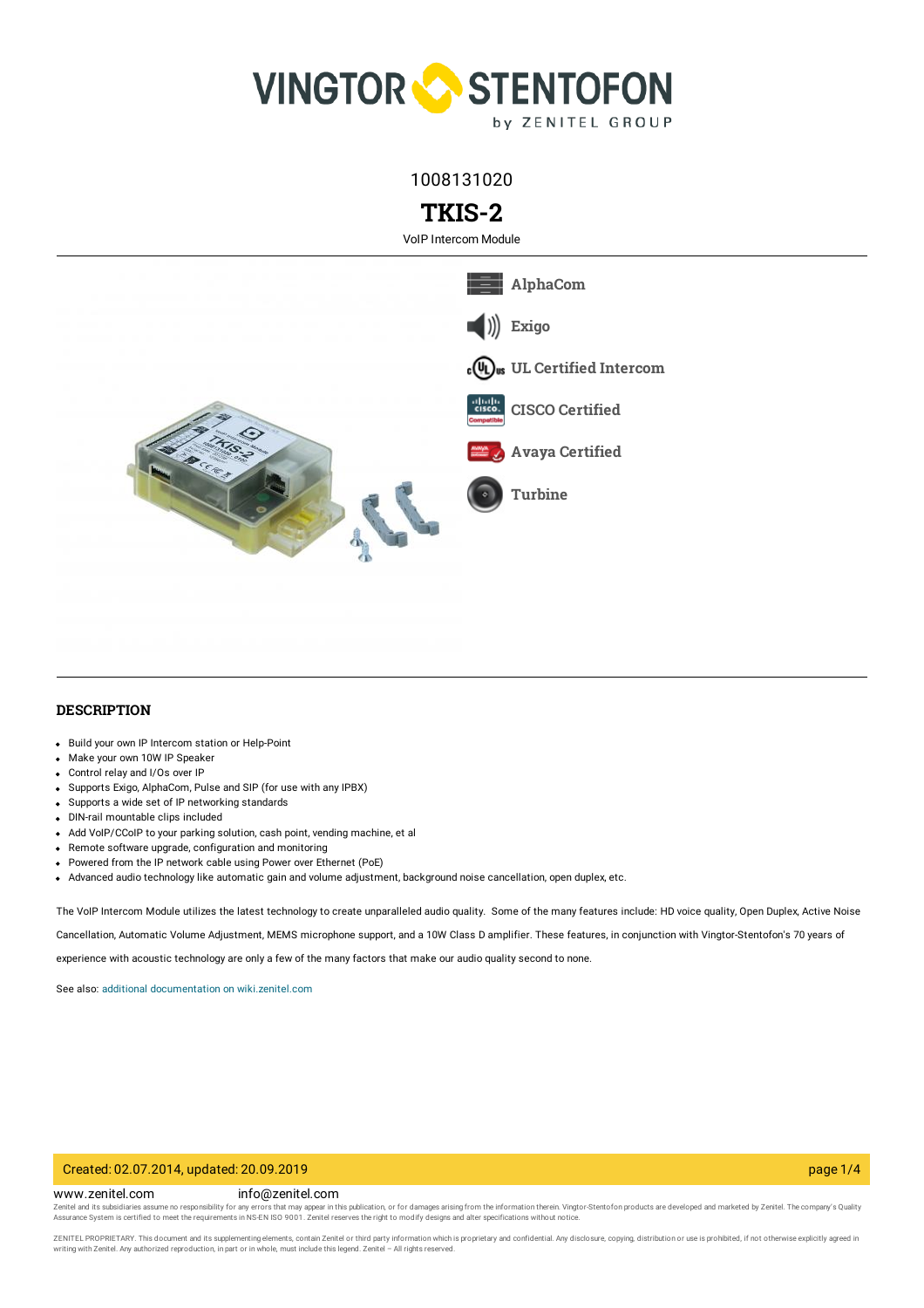## **SPECIFICATIONS**

**AUDIO**

| Noise cancelling - suppression of musical noise          | <b>YES</b>                                                                                                                                                                                                                           |
|----------------------------------------------------------|--------------------------------------------------------------------------------------------------------------------------------------------------------------------------------------------------------------------------------------|
| Noise cancelling - suppression of static noise           | <b>YES</b>                                                                                                                                                                                                                           |
| Noise cancelling - suppression of rapidly changing noise | <b>YES</b>                                                                                                                                                                                                                           |
| Codecs                                                   | G.711, G.722, G.729                                                                                                                                                                                                                  |
| Frequency range, G.722 Codec                             | 200 Hz - 7000 Hz                                                                                                                                                                                                                     |
| Audio technology                                         | Modes: Full open duplex, switched open duplex, Adaptive jitter filter, Local tone generator, Audio mixing - 3<br>channels, Sound level detection (scream alarm), Automatic gain control (microphone), Automatic volume<br>adjustment |
| Internal speaker amplifier                               | 10 W class D                                                                                                                                                                                                                         |
| Supported microphone technologies                        | Digital MEMS, omnidirectional microphone. Electret omnidirectional microphone                                                                                                                                                        |
| Recommended loudspeaker impedance                        | 8 ohm                                                                                                                                                                                                                                |
| <b>HARDWARE</b>                                          |                                                                                                                                                                                                                                      |
| Ethernet connector                                       | 1 x RJ 45                                                                                                                                                                                                                            |
| All other connectors                                     | Tool less, spring loaded, vibration proof terminals                                                                                                                                                                                  |
| General inputs and outputs                               | 6 (configurable)                                                                                                                                                                                                                     |
| Outputs                                                  | 12mA as LED drivers                                                                                                                                                                                                                  |
| Change-over relay (NO+NC+COM)                            | Max: 250VAC/220VDC, 2A, 60W                                                                                                                                                                                                          |
| Power options                                            | PoE and or external power supply                                                                                                                                                                                                     |
| PoE (power over Ethernet)                                | IEEE 802.3af standard, Class 0 (0.44W to 12.95 W)                                                                                                                                                                                    |
| External power supply                                    | 24 VDC (16 - 48 V)                                                                                                                                                                                                                   |
| Power consumption                                        | Idle 1.8W, max 12W (depending on volume)                                                                                                                                                                                             |
| Audio line out / induction loop signal                   | 600 Ohm                                                                                                                                                                                                                              |
| <b>NETWORKING AND PROTOCOLS</b>                          |                                                                                                                                                                                                                                      |
| Protocols                                                | IPv4 (with DiffServ), SIP, TCP, UDP, HTTPS, TFTP, RTP, DHCP, SNMP, STENTOFON CColP®, NTP                                                                                                                                             |
| LAN protocols                                            | Power over Ethernet (IEEE 802.3 a-f) Network Access Control (IEEE 802.1x)                                                                                                                                                            |
| Management and operation                                 | HTTP/HTTPS (Web configuration) DHCP and static IP + STENTOFON Pulse™. Remote automatic software<br>upgrade. Centralized monitoring                                                                                                   |
| Advanced supervision functions                           | E.g. network test, tone test, status reports                                                                                                                                                                                         |
| SIP support                                              | RFC 3261 (SIP base standard), RFC 3515 (SIP refer), RFC 2976 (SIP info)                                                                                                                                                              |
| DTMF support                                             | RFC 2833, 2976 (SIP info)                                                                                                                                                                                                            |
| <b>ENVIRONMENT AND COMPLIANCES</b>                       |                                                                                                                                                                                                                                      |
| Operating temperature range                              | -40° to 70° C / -40° to 158 ° F                                                                                                                                                                                                      |
| Storage temperature range                                | -40° to 70° C / -40° to 158 ° F                                                                                                                                                                                                      |
| Relative humidity                                        | < 95% not condensing                                                                                                                                                                                                                 |
| EMC                                                      | CE and FCC Part 15                                                                                                                                                                                                                   |
| Certificates                                             | UL 60950-1, cUL 60950-1, CB to IEC 60950-1                                                                                                                                                                                           |
| <b>OTHER SPECIFICATIONS</b>                              |                                                                                                                                                                                                                                      |
| IP address information                                   | Speaks IP address after system boot (requires connected loudspeaker)                                                                                                                                                                 |
| Country of manufacture                                   | Poland                                                                                                                                                                                                                               |
| Dimensions (HxWxD)                                       | 32 x 117 x 71 mm                                                                                                                                                                                                                     |
| Weight                                                   | $0.1$ kg / 0.2 lbs                                                                                                                                                                                                                   |
| Encapsulation material                                   | ASA plastic                                                                                                                                                                                                                          |
| DIN-rail clips                                           | Wago 209 (included)                                                                                                                                                                                                                  |

## Created: 02.07.2014, updated: 20.09.2019 page 2/4

www.zenitel.com info@zenitel.com

Zenitel and its subsidiaries assume no responsibility for any errors that may appear in this publication, or for damages arising from the information therein. Vingtor-Stentofon products are developed and marketed by Zenite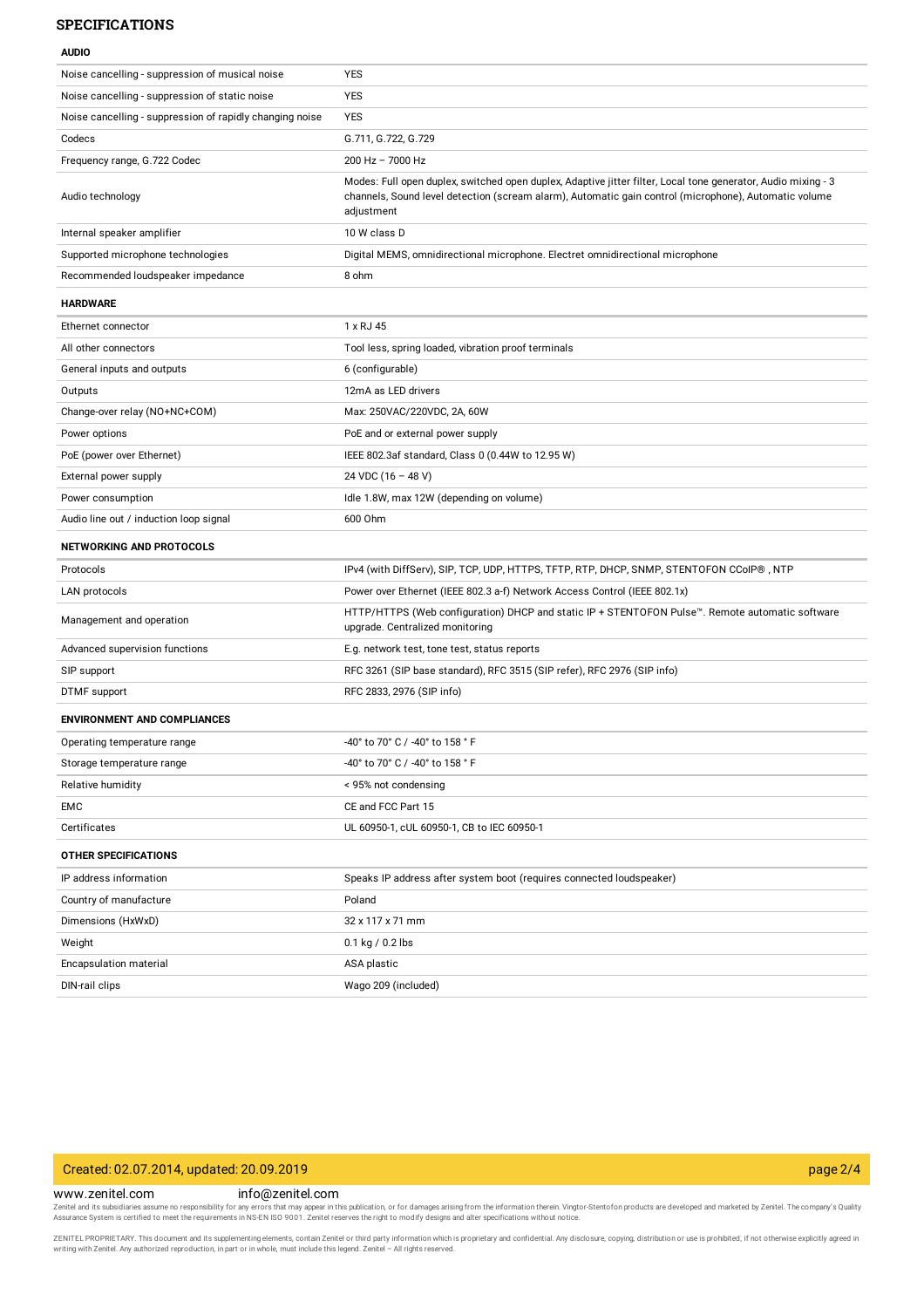## **TECHNICAL DIMENSIONS**







# **ACCESSORIES**





**[TA-16](https://www.zenitel.com/product/ta-16)** Item number: 1008140160

**[TA-17](https://www.zenitel.com/product/ta-17)** Item number: 1008140170

## **USED WITH**



1008133020 **[TKIA-2](https://www.zenitel.com/product/tkia-2)** Analog over IP Gateway

1008113020 **[TCIA-2](https://www.zenitel.com/product/tcia-2)** Analog over IP Intercom

# Created: 02.07.2014, updated: 20.09.2019 page 3/4

#### www.zenitel.com info@zenitel.com

Zenitel and its subsidiaries assume no responsibility for any errors that may appear in this publication, or for damages arising from the information therein. Vingtor-Stentofon products are developed and marketed by Zenite